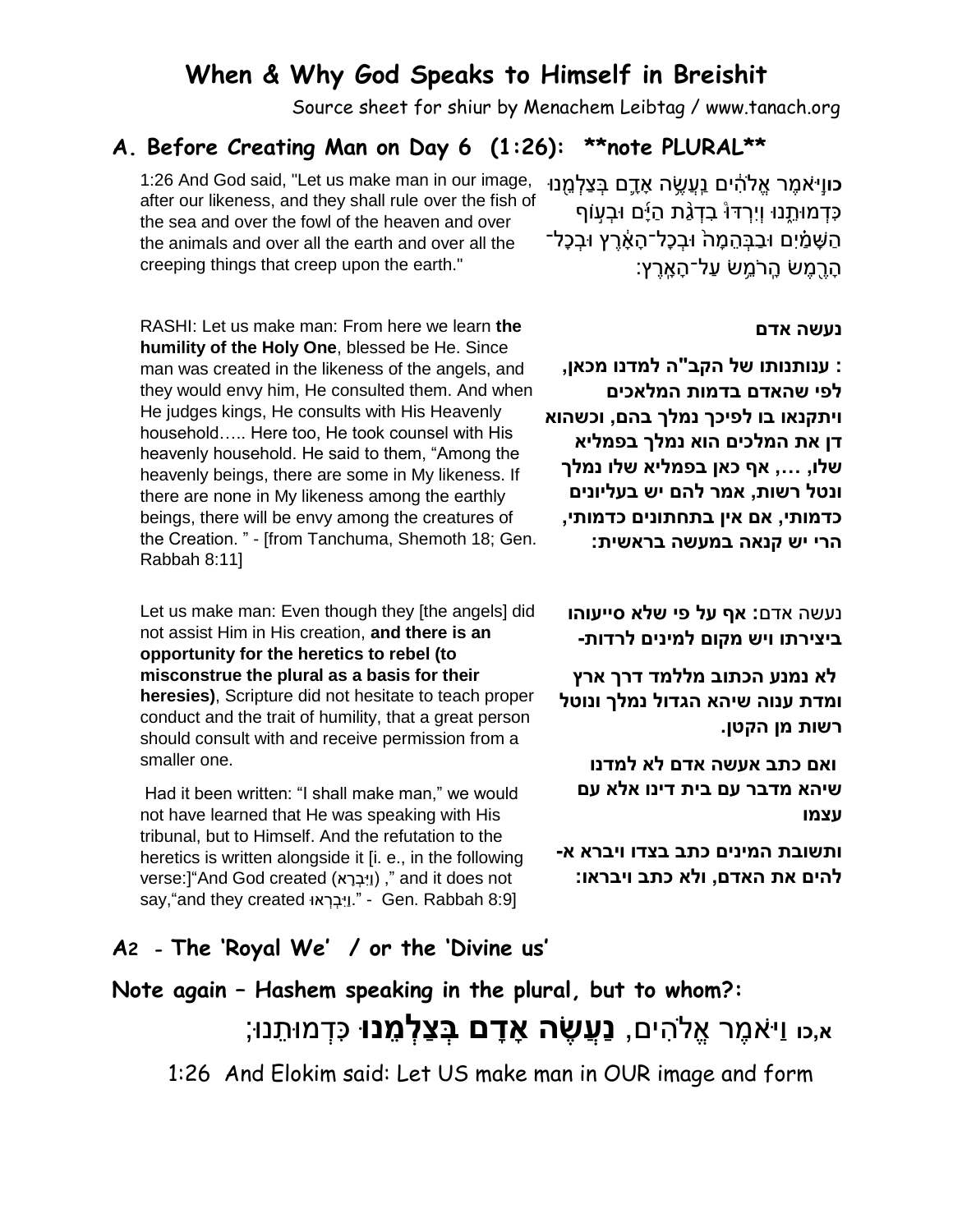**Part Two, God's intervention in the History of Civilization:**

## **B. Before Creating 'Husband & Wife' in Gan Eden (2:28)** ב,יח וי<sup>ַ</sup>אמר ה<sup>י</sup> אלהים, לֹא-טוֹב היות הַאַדם לבִדּוֹ; אֶעָשׂה-לֹו עזר כְּנֶגְּּדֹו.

**C. Before expelling Man from Gan Eden (3:22-23) \*\*note PLURAL\*\* ג,כב** וַי<sup>ָּ</sup>אמֶר ה<sup>י</sup> אֱלֹהִים, הֶן הָאָדָם הָיָה כְּאַחַד מְמֶנּוּ, לַדַעַת, טוֹב וַרָע; ּוְעַתָּה פֶּן-יִשָׁלַח יָדוֹ, וְלָקַח גַּם מֵעֵץ הַחַיִּים, וְאָכַל, וָחַי לְעֹלָם.

**D. Before limiting Man's lifespan to 120 years (6:3)**

**ו,ג** וַי אמֶ ר ה', ל א-יָדֹון רּוח י בָ אָ דָ ם לְּ ע לָם, בְּ שַ גַם, הּוא בָ שָ ר; וְּהָ יּו יָמָ יו**, מֵ אָ ה וְּעֶׂ שְּ רִ ים שָ נָה**.

**E. Before the Flood -the reason 'starting over' ו,ז** וַי אמֶ ר ה', אֶ מְּ חֶ ה אֶ ת-הָ אָ דָ ם אֲשֶ ר-בָ רָ את י מ עַ ל פְּ נ י הָ אֲדָ מָ ה, ּ מֶאָדָם עַד-בְּהֶמָה, עַד-רֶמֶשׂ וְעַד-עוֹף הַשָּׁמָיִם: כִּי נְחַמְתִּי, כִּי עֲשִׂיתִם

**F. After the Flood – the reason for 'not starting over again'**

**ח,כא** ויַרח ה', את-ריח הנּיחֹח, ויּאמר ה' אל-לבּוֹ לֹא-אֹסף לקלל עוֹד את--הָאֲדָמָה בַּעֲבוּר הָאָדָם, כִּי יֶצֶר לֶב הָאָדָם רַע מִנָּעְרָיו; וְלֹא-אֹסְף עוֹד לְהַכּוֹת אֶת ָכָּל-חַי, כַּאֲשֶׁר עָשָׂיתָי .

**G. Tower of Babel / Dispersion to 70 nations \*\*note PLURAL\*\* יא,ו** וַיּאמֶר ה<sup>י</sup>, הֵן עַם אֶחָד וְשָׂפָה אַחַת לְכֻלָּם, וְזֶה, הַחִלָּם לַעֲשׂוֹת; וְּעַתָ ה ל א-י בָ צ ר מ הֶ ם, כ ל אֲשֶ ר יָזְּמּו לַ עֲשֹות **,ז** הָ בָ ה**, נֵרְּ דָ ה, וְּנָבְּ לָ ה שָׁם שְׂפָתַם--**אֵשֶׁר לֹא יִשָּׁמֵעוּ, אִישׁ שְׂפָת רֵעֶהוּ .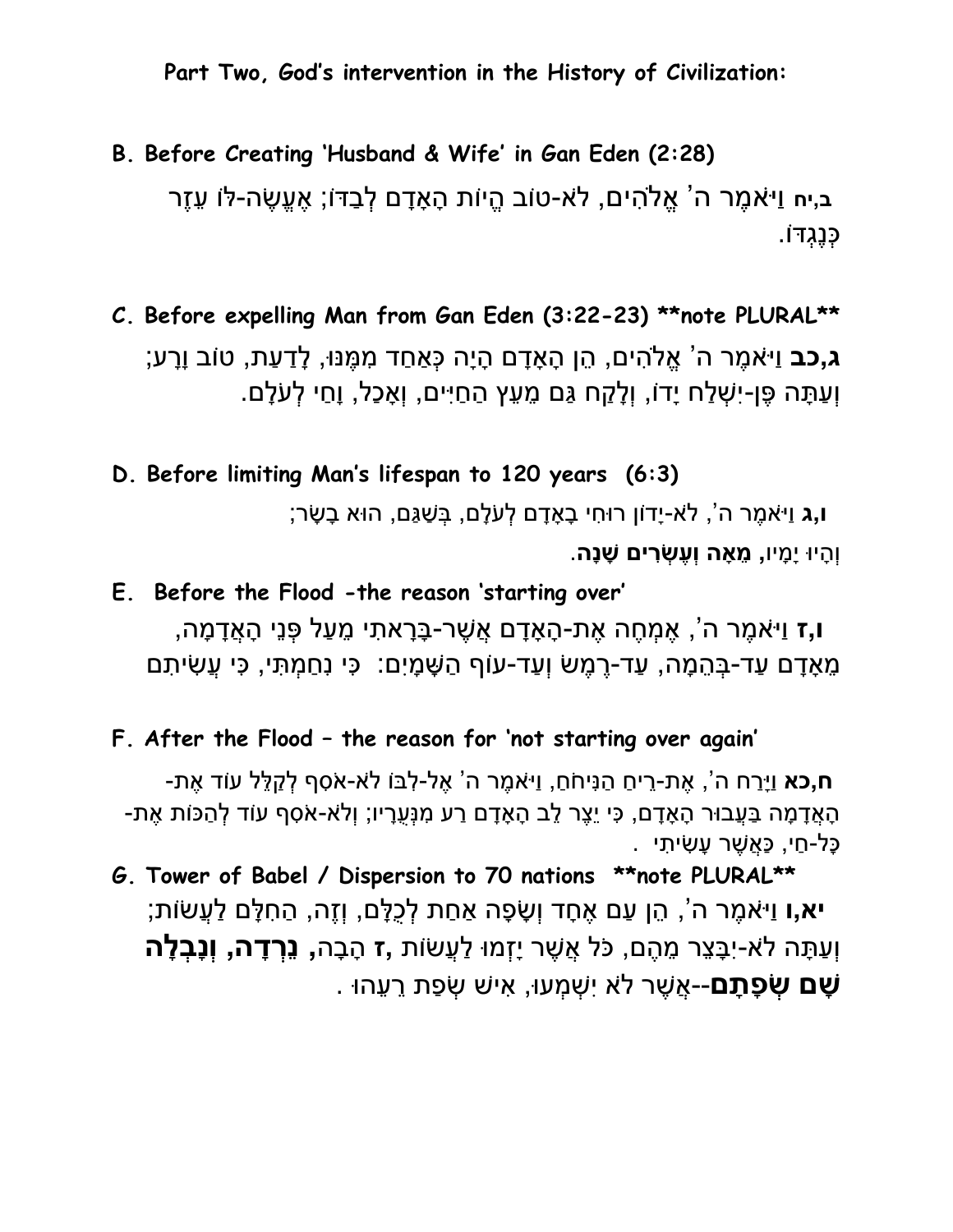### **Part Three: Sedom & The Last time God speaks to Himself**

### **Breishit chapters 18 -19**

16 And the men rose up from thence, and looked out toward Sodom; and Abraham went with them to bring them on the way. 17 And the LORD said: 'Shall I hide from Abraham that which I am doing; 18 seeing that Abraham shall surely become a great and mighty nation, and all the nations of the earth shall be blessed in him? 19 For I have known him, to the end that he may command his children and his household after him, that they may keep the way of the LORD, to do righteousness and justice; to the end that the LORD may bring upon Abraham that which He hath spoken of him.'

20 And the LORD said: 'Verily, the cry of Sodom and Gomorrah is great, and, verily, their sin is exceeding grievous. 21 I will go down now, and see whether they have done altogether according to the cry of it, which is come unto Me; and if not, I will know.' 22 And the men turned from thence, and went toward Sodom; but Abraham stood yet before the LORD.

23 And Abraham drew near, and said: 'Wilt Thou indeed sweep away the righteous with the wicked? 24 Peradventure there are fifty righteous within the city; wilt Thou indeed sweep away and not forgive the place for the fifty righteous that are therein? ...' 26 And the LORD said: 'If I find in Sodom fifty righteous within the city, then I will forgive all the place for their sake.'

### **Chapter 19**

1 And the two angels came to Sodom at even; and Lot sat in the gate of Sodom; and Lot saw them, and rose up to meet them; and he fell down on his face to the earth; 2 and he said: 'Behold now, my lords, turn aside, I pray you, into your servant's house, and tarry all night, and wash your feet, and ye shall rise up early, and go on your way.' And they said: 'Nay; but we will abide in the broad place all night.' 3 And he urged them greatly; and they turned in unto him, and entered into his house; and he made them a feast, and did bake unleavened bread, and they did eat.

4 But before they lay down, the men of the city, even the men of Sodom, compassed the house round, both young and old, all the people from every quarter. 5 And they called unto Lot, and said unto him: 'Where are the men that came in to thee this night? bring them out unto us, that we may know them.' 6 And Lot went out unto them to the door, and shut the door after him. 7 And he said: 'I pray you, my brethren, do not so wickedly. 8 Behold now, I have two daughters that have not known man.... And they said: 'This one fellow came in to live here and now he judges us! We will deal worse with you, than with them.' And they pressed the door...

### **Yechezkel 16:48-49**

49 Behold, this was the iniquity of thy sister Sodom: pride, fulness of bread, and careless ease was in her and in her daughters; neither did she strengthen the hand of the poor and needy.

בראשית **יח נוי**ַקמוּ מִשָּׁם הַאֲנַשִׁים וַיַּשַׁקְפּוּ **Σ** ּ עַל-פְּנֵי סִדֹם וְאַבְרָהָם--הֹלֵךְ עִמָּם, לְשַׁלְּחָם.

**יז** וַה<sup>י</sup> אַמַר הַמְכַסֵּה אֲנִי מֵאַבְרָהָם, אֲ שֶּ ר אֲ נִי עֹשֶּ ה. **יח** וְ א בְ רָ הָ ם--הָ יֹו יִהְ יֶּה **לְגֹוי גָּדֹול,** וְ עָ צּום; **וְ נִבְ רְ כּו-בֹו-- כֹּל, גּוֹיִי הָאַרֵץ. + יט** כִּי יִדַעְתִּיו לְמַעַן ּאֲשֶׁר יִצֲוֶּה אֶת בַּנַיו וְאֱת-בֵּיתוֹ א<u>ַחֲ</u>רִיו, **, לַעֲׂשֹות צְ דָּ קָּ ה וְ שָּ מְ רּו דֶ רֶ ְך ה' וּמִשְׁ פֵּט**'--לְמַעֵן, הָבִיא ה<sup>י</sup> עַל-אַבְרָהָם, ּ אֵת אֲשֶׁר-דִּבֵּר, עָלָיו.

**ֿכּ וַיֹּאמֶר ה´, <b>זַעֲקַת סְדֹּם וַעֲמֹרָה**ּ כִּי-ַרְבָּה; וְחַטֵּאתַם־-כִּי כַּבְדָה, מְאֹד. **כֹּא אֶרְדָּה-נַּא וְאֵרְאֶה,** הַכְּצַעֲקַתַּהּ ה בָ אָ ה אֵ ל י עָ שּו כָלָה; **וְ אִ ם-ל ֹּא, אֵ דָּ עָּ ה**...

 כג וִי גש א בְ רָ הָ ם, ו י ֹאמ ר: **הַ אַ ף תִ סְ פֶה, צדיק עם-רשע.** כד אולי יש חמשים ֿ צַדִּיקִם, בְּתוֹךְ הַעִיר ; הַאֲף תִּסְפֵּה וְלֹא-תִ שָ א ל מָ קֹום, **לְמַ עַ ן חֲ מִ שִ ים הַ צַ דִ יקִ ם** אֵשֶׁר בְּקָרְבָּה...

כו וַיֹּאמֵר ה', אִם-אֶמְצָא בִסְדֹם חֲמִשִּׁים צ דִ יקִ ם-ו**ְנָּׂשָּ אתִ י לְכָּל-הַ מָּ קֹום, בַ עֲבּורָּ ם**.

יט **/א** ו יָבֹאּו שְ נֵי ה מ לְאָ כִ ים סְ דֹמָ ה, בָ עֶּ רֶּ ב, וְ לֹוט, יֹשֵ ב בְ ש ע ר-סְ דֹם; ו י רְ א-לֹוט ו יָקָ ם לִקְ רָ אתָ ם, ו ִי ְש תחּו א פ ִים ָאְר ָצה....

**ג ַו ִי ְפ ַצר-בָּ ם מְ אֹּד**--ו יָסֻ רּו אֵ לָיו, ו יָבֹאּו אֶּ ל-בֵ יתֹו; **וַיַעַ ׂש לָּהֶ ם מִ שְ תֶ ה, ּומַ צֹות אָּ פָּה ֿוַיֹּאכֵלוּ. ד**ּ טֱרֵם, יִשְׁכָּבוּ, וְאַנְשֵׁי הָעִיר אַנְשֵׁי סְ דֹם נָס בּו ע ל-ה ב יִת, **מִ נַעַ ר וְ עַ ד-זָּקֵ ן** : **כָּל-הָּ עָּ ם, מִ קָּ צֶ ה.**

**ה** וִי ְקְראּו ֶּאל-לֹוט ו י ֹאמְ רּו לֹו, א יֵה הָאֲנָשִׁים אֲשֶׁר-בָּאוּ אֵלֶיךָ הַלָּיְלָה הוֹצִיאֵם אֵ לֵינּו **וְ נֵדְ עָּ ה אֹּתָּ ם**

**.==================**

**יחזקאל** טז מט**:** הִ נֵה-זֶּה הָ יָה, **עֲֹון ּסְדֹּם** אֲחוֹתֵךָ ּ גֵּאוֹן שִׂבְעֲת-לֶחֶם וְ ש לְו ת ה שְ קֵ ט... **וְ יַד-עָּ נִי וְ אֶ בְ יֹון, ל ֹּא הֶ חֱ זִ יקָּ ה.**